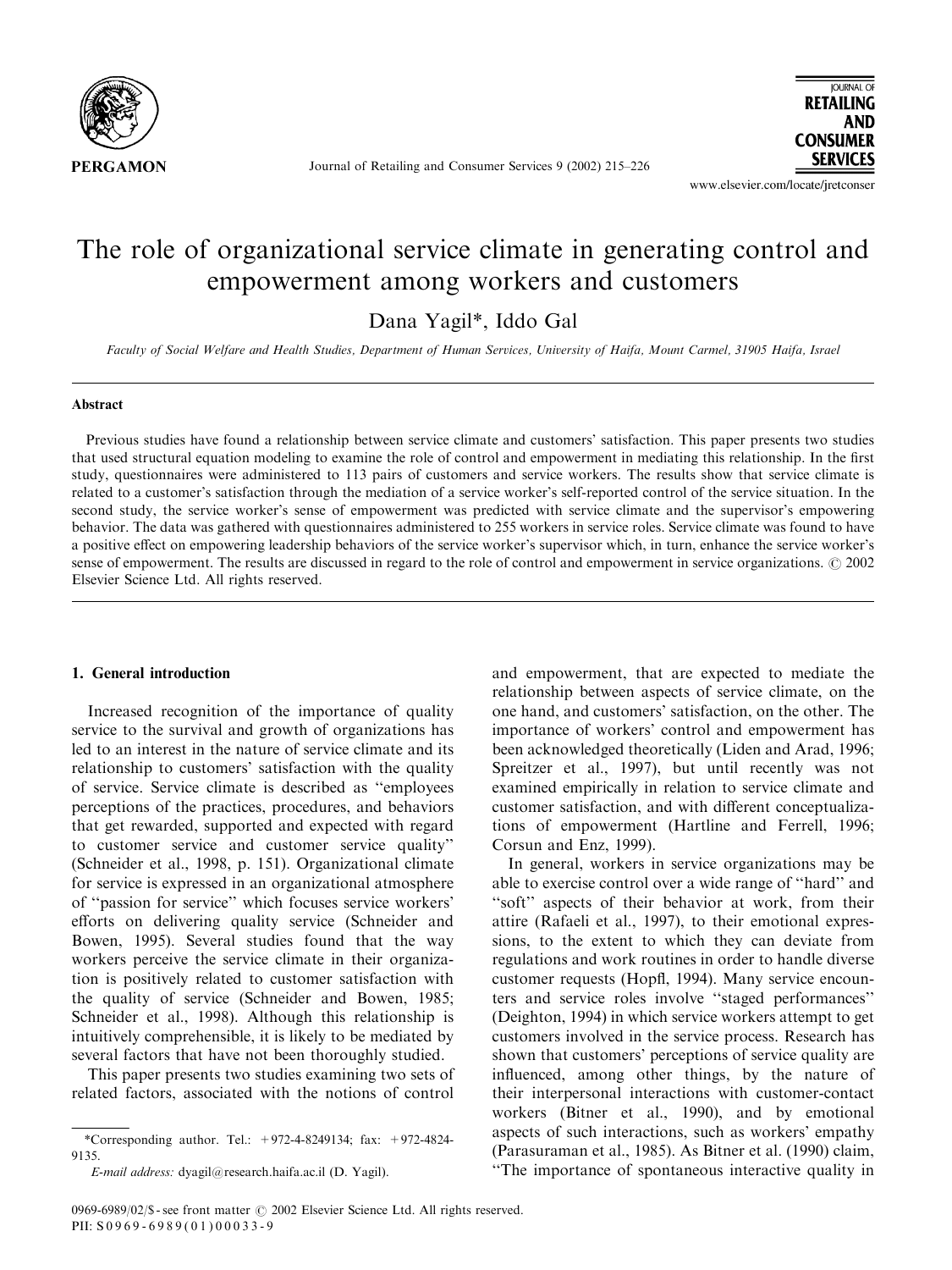service delivery cannot be overemphasized'' (p. 81). Furthermore, the implementation of a service climate is considered to be strongly related to employee empowerment, expressed among other things in workers' beliefs regarding their overall level of autonomy in light of their place and role within their organization. A necessary condition for empowerment is that managers engage in empowering behaviors, such as relinquishing parts of their authority and allowing workers to make independent decisions (Bowen and Lawler, 1992, 1995; Hartline and Ferrell, 1996). It is hence crucial to better understand the factors that affect how characteristics of the organization affect workers' perceptions of empowerment and control over the way in which they can perform their job, and how all of these affect customer satisfaction.

The study of the concepts of control and empowerment was designed to achieve several purposes. First, the paper points to the need for a theoretical differentiation between empowerment and control, and examines both in regard to service climate. A second purpose was to examine the relationship between service climate and control reported by the service provider and satisfaction reported by the customer. Most studies that examine customer satisfaction and variables related to the service provider have measured all variables only through the report of the service provider. The methodology employed in the first of the two studies presented in the paper, using dyads of service providers and customers, provides the customer's view point, as well as eliminates the problem of a common source error that characterizes many studies. A third purpose of the studies was to examine the effects of sense of control over the service situation in regard to both the customer and the service provider. Since the service encounter is an interactive situation, the inclusion of the customer's point of view is essential. Finally, the fourth purpose was to examine the concept of empowering leadership in relation to service climate and empowerment of the employee. This concept has not been examined empirically so far despite its centrality in understanding organizational factors affecting empowerment.

The first of the two studies reported here used dyads of service workers and customers to examine the impact of service climate and perceived control on customer satisfaction. This study focuses on the control experienced in the service situation by both parties. The second study focused only on service workers, and examined the impact of service climate and empowering leadership on workers' empowerment. While each study stands on its own, the questions and variables examined in each are complementary and overall contribute to our understanding of the factors that impact on workers' empowerment and sense of control in regard to outcome variables of importance to service organizations.

## 2. Study 1

### 2.1. Introduction

The first study examines workers' and customers' perceived control over the service situation in relation to service climate, on the one hand, and customers' satisfaction with the service, on the other.

People are characterized by a desire to maintain control over events (Burger, 1992). More specifically, Basso et al. (1994) distinguish between a general need to control one's physical and social environment and the specific need to control other people. Whereas people differ in their desire for personal control (Burger, 1992), there is evidence for the positive effects of perceived control, especially in regard to coping with stress (for example, Paterson and Neufeld, 1995). In the organizational context, several authors have suggested that workers' control is essential in service organizations due to the unique characteristics of the service situation. Bowen and Lawler (1992), for example, maintain that service workers should be allowed increased independence in the performance of their jobs when the service organization does not operate in a purely productionline fashion, in which routine encounters with customers are pre-planned and script-based as in the case of some fast-food chains. Schneider and Bowen (1995) suggest that a strong organizational climate is more important in service organizations than in manufacturing organizations. Since service workers frequently operate on their own, face to face with a customer, it is impossible for managers to observe and correct their behavior. Therefore, ''in a service business the climate or culture of the work environment must serve as the guide for employees' behavior'' (Schneider and Bowen, 1995, p. 237). Along with a dominant service climate, the unique characteristics of the service role require that the service worker will be authorized to practice self-direction and self-management in a wide range of situations. Since a strong service-oriented organizational climate can substitute some aspects of managerial control of workers' performance, organizations with a strong service climate are likely to provide service workers with a higher level of personal control. Furthermore, Kelley (1993) implies that a strong organizational culture can point employees towards appropriate means of task performance. A weak service climate, on the other hand, results in a service encounter that is managed through bureaucratic rules reducing workers and customer's perceived control (Bateson, 1985).

The relationship between control by workers and customer satisfaction was acknowledged by several authors. For example, Bateson (1985) posits that service workers are better able to satisfy customers' needs when workers have some control over the service encounter. Indeed, Bitner et al. (1990) found that customers are